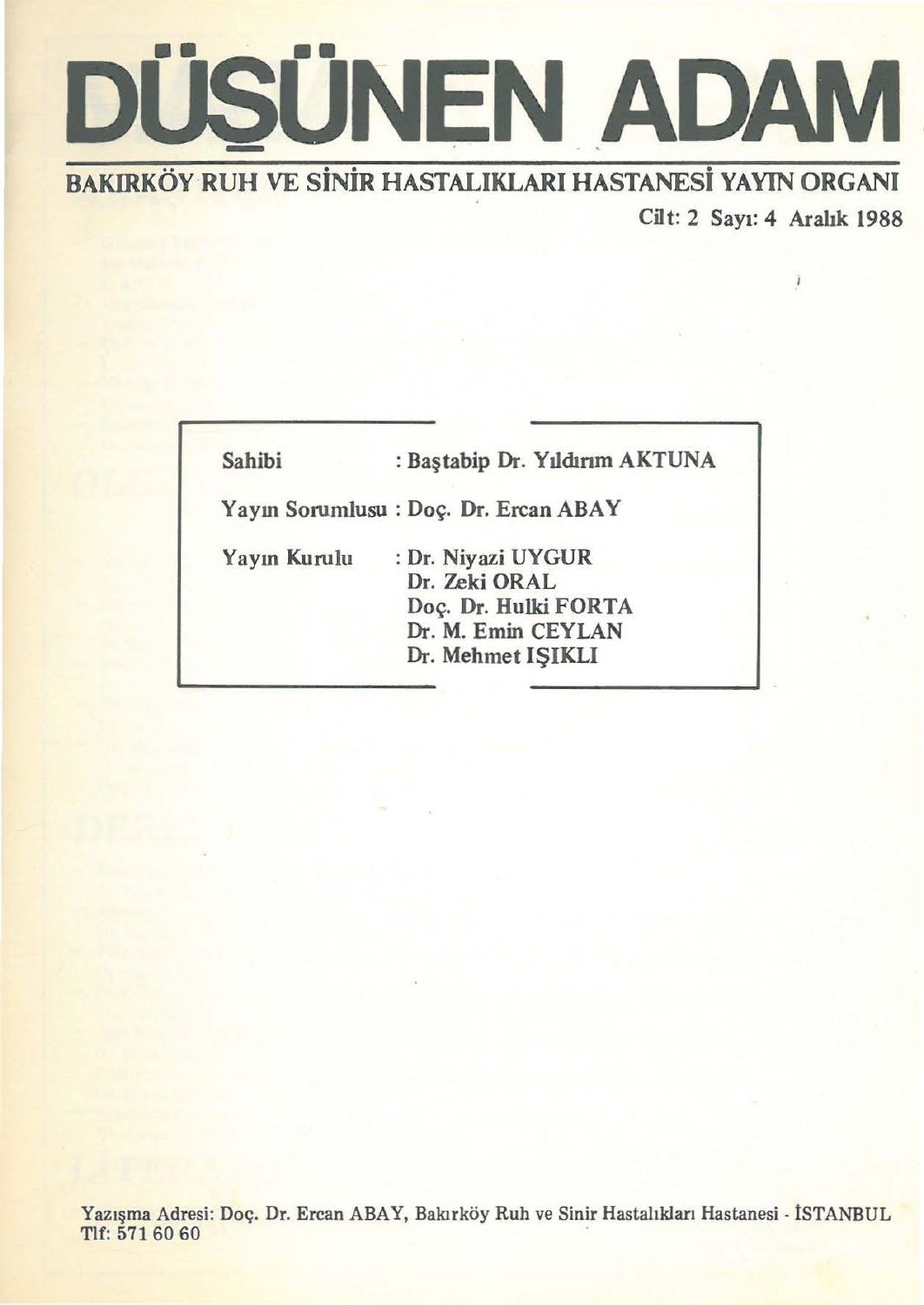

#### OFFICIAL JOURNAL OF BAKIRKOY MENTAL HOSPITAL

| Chairman | : Yıldırım AKTUNA, M.D., Director                                                                                                |  |
|----------|----------------------------------------------------------------------------------------------------------------------------------|--|
| Editor   | : Ercan ABAY, M.D., Ass. Prof.                                                                                                   |  |
|          | Editorial Board: Niyazi UYGUR, M.D.<br>Zeki ORAL, M.D.<br>Hulki FORTA, Ass. Prof.<br>M. Emin CEYLAN, M.D.<br>Mehmet IŞIKLI, M.D. |  |
|          |                                                                                                                                  |  |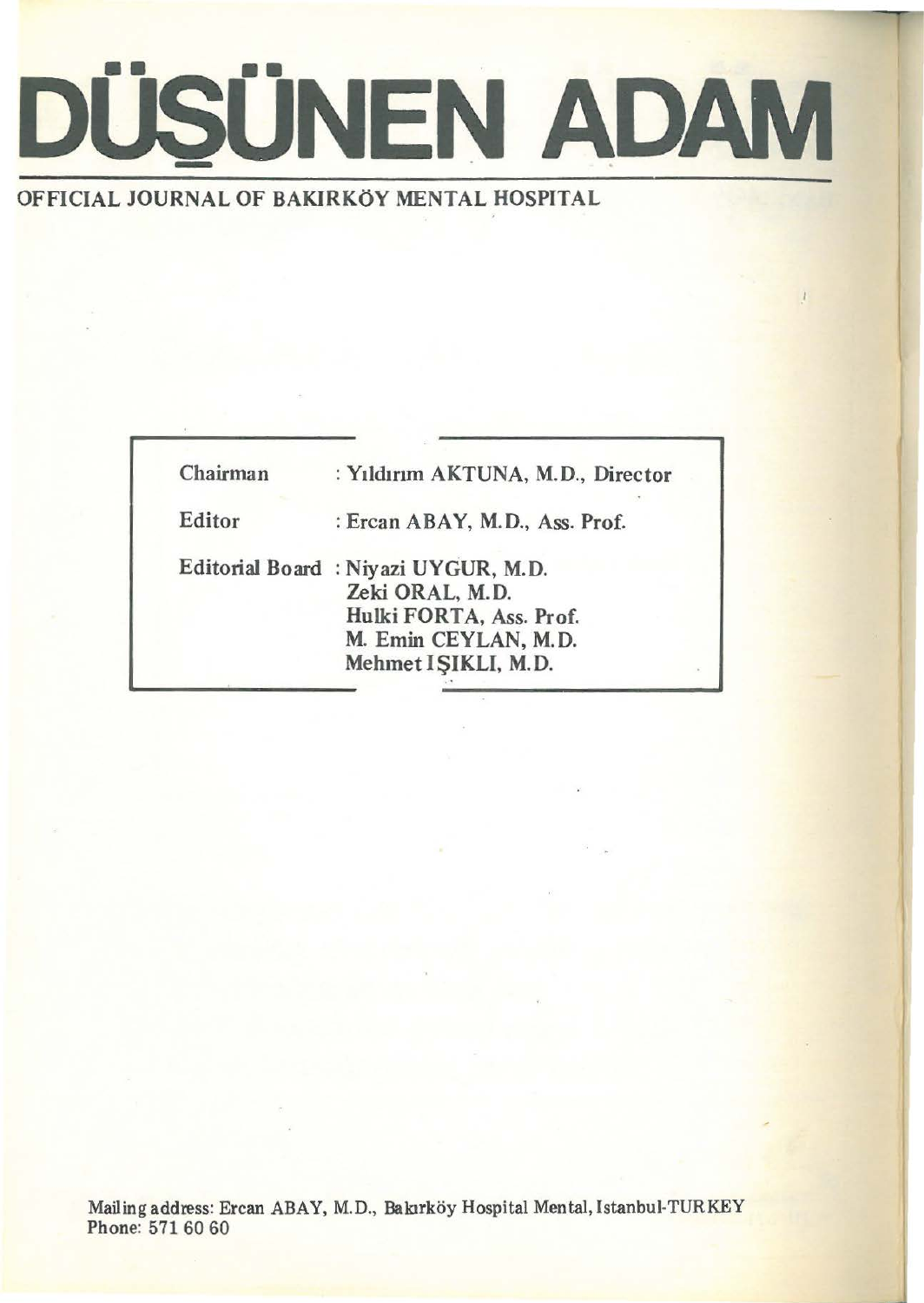## **ic;iNDEKiLER**

### **ARASTIRMALAR**

| - Obsessif-kompulsif yakınmaları olanların, dikkat ve sürati gerektiren |
|-------------------------------------------------------------------------|
|                                                                         |
| Arsaluş KAYIR, Şahika YÜKSEL, Raşit M. TÜKEL                            |
|                                                                         |
| L. ANTİKACIOĞLU, A. İNCİLER                                             |
|                                                                         |
| Dr. Nuran A. BOZER<br>Dr. Selami AKSOY, Dr. Mustafa ZİYALAN             |

#### **OLGU BiLDiRiLERi**

| Dr. Betül YALÇINER                                                   |
|----------------------------------------------------------------------|
|                                                                      |
| Dr. Aysun YILDIZ, Dr. Baki ARPACI, Dr. Hulki FORTA,                  |
| Dr. Hülya TİRELİ, Dr. Şeref ÖZER                                     |
|                                                                      |
| Dr. Emre KUMRAL, Prof. Dr. Refet SAYGILI                             |
| - Bir olgu nedeniyle Gilles de La Tourette sendromu 264              |
| Dr. Sadık AYHAN                                                      |
| - Bir olgu nedeniyle Hepatik Ensefaloti-Epilepsi ilişkisi267         |
| Dr. M. Kemal ARIKAN, Dr. Oğuz AYHAN, Dr. Emir DÜNDER,                |
| Doç. Dr. Nadi ARSLAN, Doç. Dr. Ercan ABAY, Yrd. Doç. Dr. A. TÜRKOĞLU |

#### **DERLEMELER**

| Dr. İnci D. HASIRCI, Doç. Dr. Nuri Doğan ATALAY                                                         |
|---------------------------------------------------------------------------------------------------------|
| Dr. İnci D. HASIRCI, Dr. Simavi VAHİP                                                                   |
| Dr. Ali BABAOĞLU                                                                                        |
|                                                                                                         |
| Doç. Dr. Can TUNCER, Dr. Kayıhan Oğuz KARAMUSTAFALIOĞLU                                                 |
| Dr. Bülent ERDOĞAN, Rebia ERDOĞAN<br>- Psikiyatrik muayenede transferans ve kontrtransferansm önemi 287 |
| Dr. Bülent ERDOĞAN                                                                                      |
| Dr. Solmaz TAPTIK, Dr. Doğan YEŞİLBURSA<br>I ITERATIE                                                   |
|                                                                                                         |

#### **LiTERATUR**

| $-$ Sizofrenide nöropatoloji var m $? \ldots \ldots \ldots \ldots \ldots \ldots \ldots \ldots \ldots \ldots \ldots \ldots 292$<br>Doc. Dr. Ercan ABAY |  |  |
|-------------------------------------------------------------------------------------------------------------------------------------------------------|--|--|
|-------------------------------------------------------------------------------------------------------------------------------------------------------|--|--|